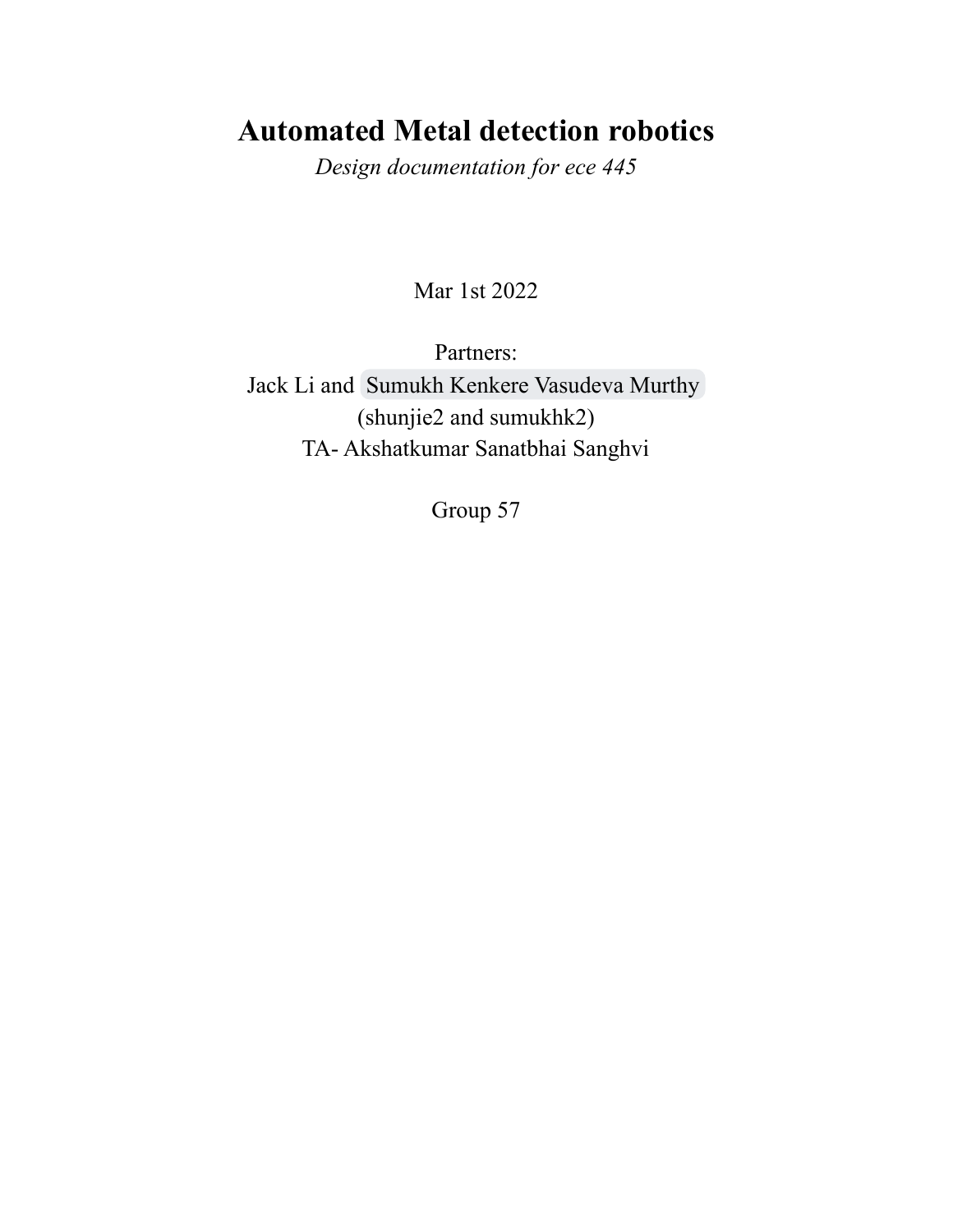# **1. Introduction**

#### *1.1. Problem and solution*

Our team will build an automated metal detection robot for people in need with help of searching for lost objects efficiently and for those working in industries. Potential customers may have a problem spending too much time searching for lost objects, and safety issues may arise due to some special cases. Therefore, our product can solve this problem by creating a robot which does not need manual control, so that customers can be rest assured and let the robot do all the work for us.

To be more specific, this problem is closely associated with the time and safety involved in lost objects investigation. Currently, to solve this issue, people have been developing robotics that can move around by manual control, essentially through data transmission between the robot itself with other interfaces like smartphones[1]. Such design can alleviate the issue associated with safety since there is no actual human present physically at the investigation site. However, the accuracy is limited by the method used to transmit the data along with the camera's resolution constraint, and it still requires human control which may cause issues when the control cannot be ensured to be precise enough. There have also been attempts to create automated robots in the past [2], however, the algorithms mostly rely on the GPS system, which still needs human monitoring in order to ensure the progress. Therefore, our design endeavors to solve this issue by adding automation into the robotics system without human engagement until the suspected object is found, which aims to reduce human forces (and therefore, time) involved in the investigation process and enhance safety.

#### *1.2. Visual aid*

To help illustrate how the robot will be used, a simple figure can be used to demonstrate some of the properties of usage: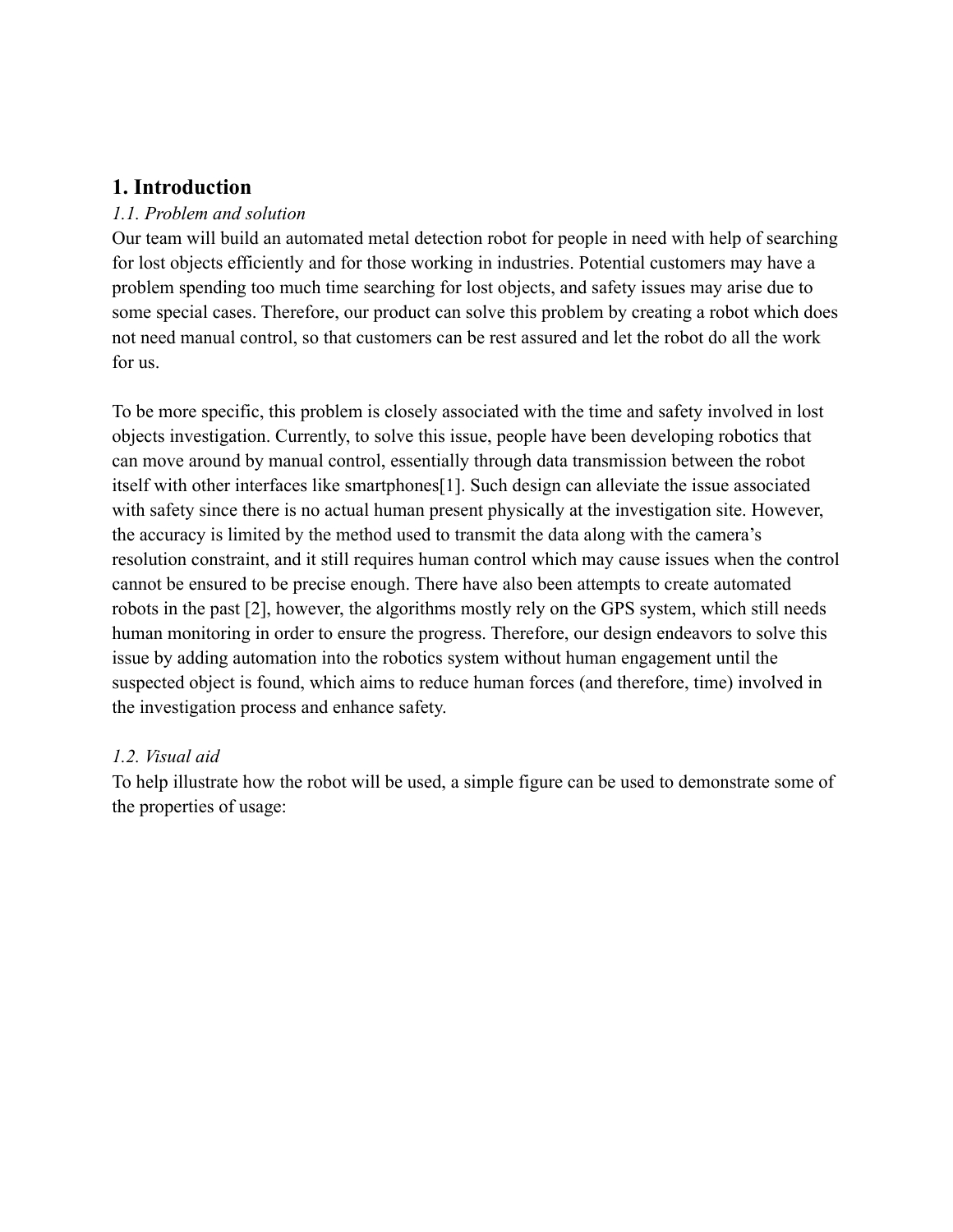

Where we aim for a simple control system by humans (start/off button). Once a suspected object is found and compared with the database, an alarm will be triggered which signifies the point human forces can engage in.

### *1.3. High level requirements*

To solve the problem faced by the potential customers and enhance functionality, several high level requirements are expected to be met in order to make this project better:

**∙** The robot is expected to search within a 5\*5 meter room within 10 minutes to find potential targets (efficiency).

**∙** The robot should be able to navigate through different obstacles without crashing into them (safety).

**∙** The finally found object should at least resemble similarities to the target object (for example, a lost key is found to compensate for the target key) (accuracy).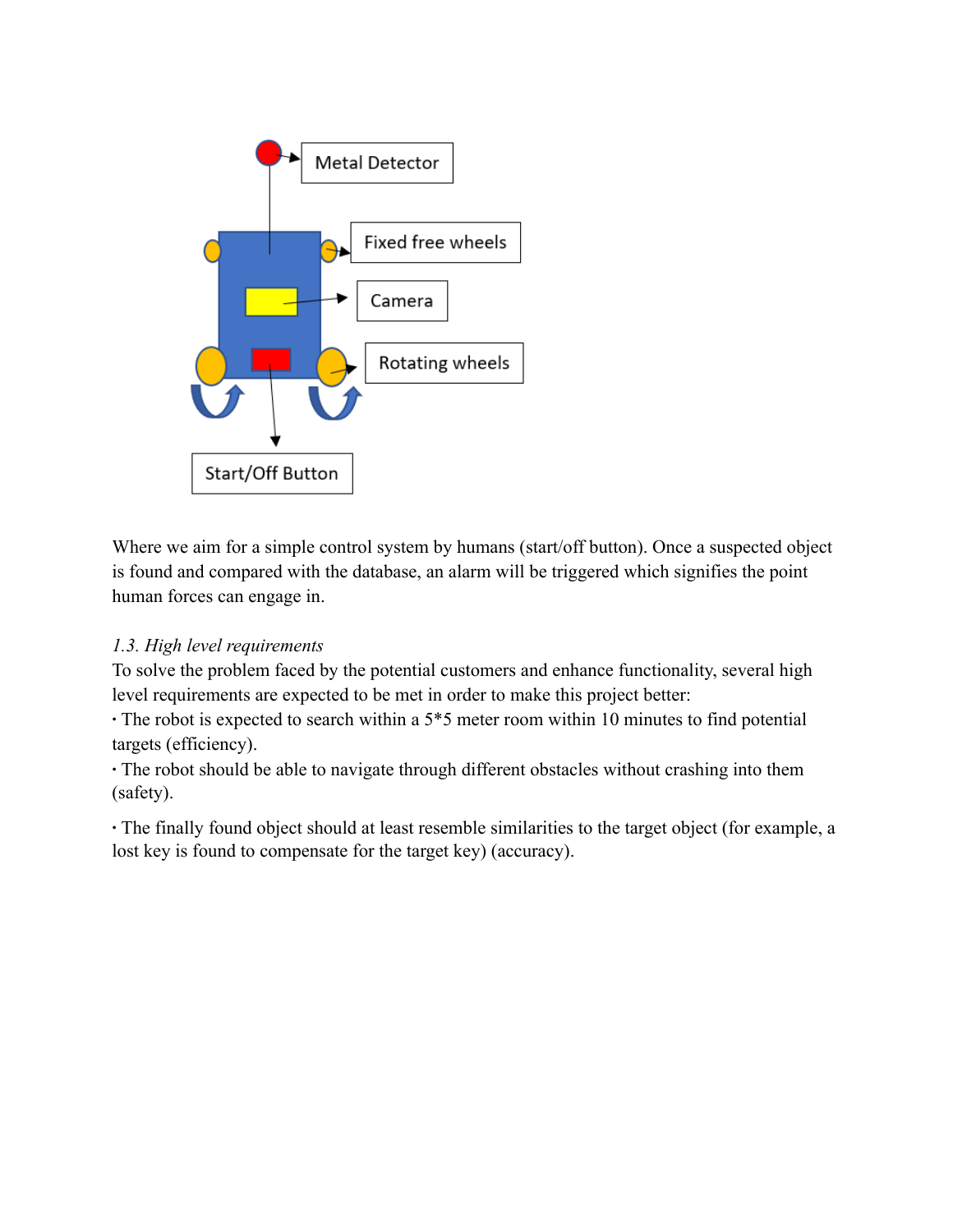# **2. Design details**

#### *2.1. Block diagram*



The design is divided into three systems: mechanical system which is responsible for power and robot car itself, sensor system which receives external information in the form of sound, images, and infrared light (distance signals), and lastly the control system which uses a microcontroller with the help of Raspberry pi to convert the signals detected from sensor system to the control signals sent to mechanical system.

#### Arm for holding metal detector Rasberry Pi with camera module Wires connecting Adjustable sensors, camera, metal and microcontroller detector arm Control Wheel: expected to have diameter at least 6cm but smaller than 15 cm Distance sensors: Sound sensor Have four with each facing towards a direction in the car's surrounding (the other two pointing into and out of the page are not drawn here)

#### *2.2. Physical design diagram*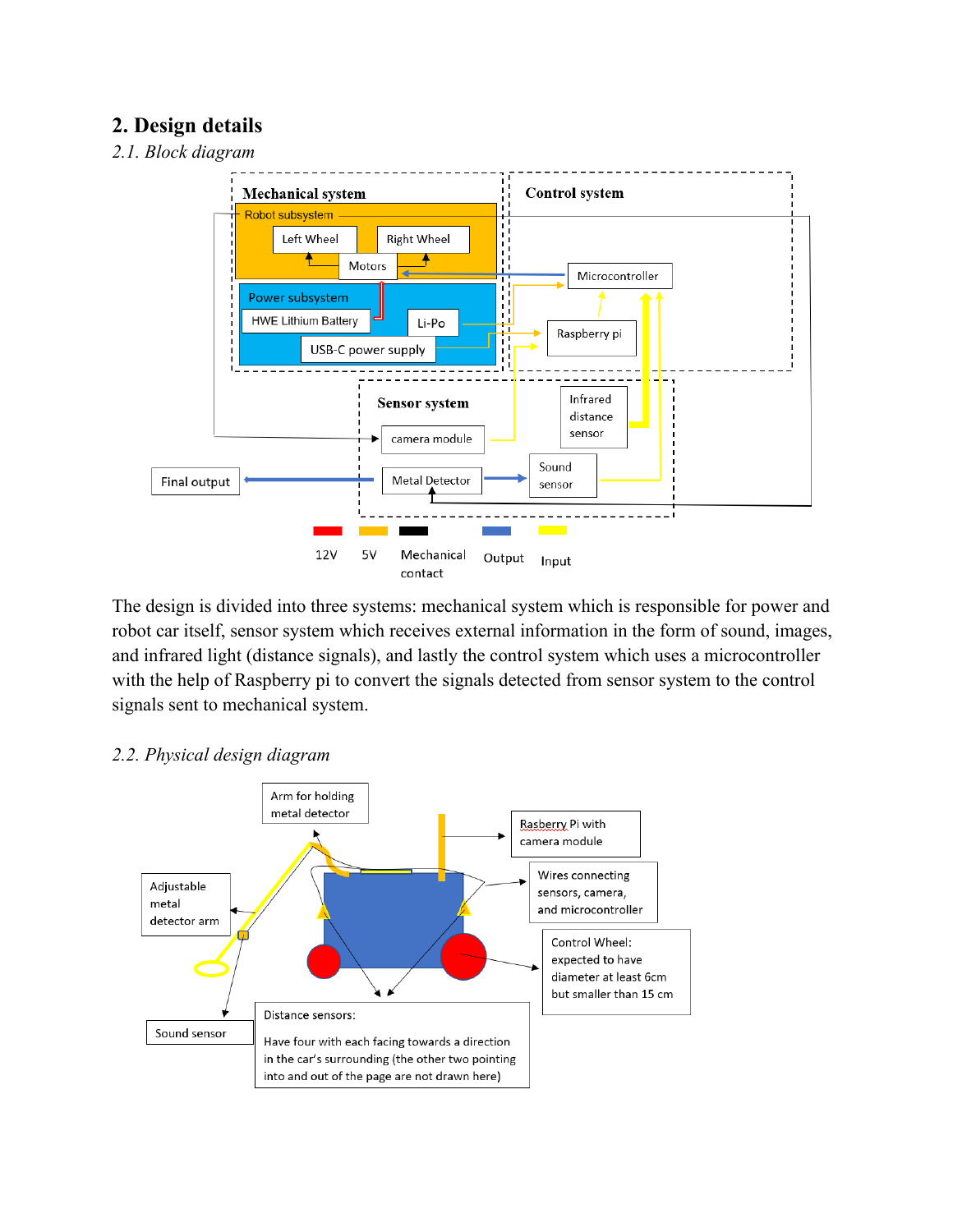This physical design diagram shows the layout of the potential sensors' position and some possible dimensions (for example the wheels). The metal detector arm has adjustable distance, therefore could be adjusted to be the right length once the robot car can be built from the machine shop. We have two pairs of distance sensors on the four sides of the car so that the distance information can be obtained without assuming the dimensions from the camera. Wires are connected to the PCB where mostly we have a microcontroller as the center of the signals coming from all the sensors (including the camera).

#### *2.3. Subsystem description*

### Mechanical system—Power subsystem

The power subsystem is the energy source to all of our other systems and subsystems. Typically this includes power to the motor which can control the movement of the robot by precise amount, power to the circuit boards including Raspberry pi, microcontroller, as well as different sensors. We planned on using three different types of energy sources for the different systems without the use of a voltage regulator as this will be a more compatible design for the overall system.

We have a 12 V Lithium battery with a large energy reservation (6 Ah) to make sure that the robotics can be operated with a relatively longer duration of time. The Raspberry pi will be powered through an external USB C power source which can be bought economically from stores. We also need an extra lithium polymer battery (5V) to power the microcontroller, where one output pin of the microcontroller has 3.3 V power output, thus, providing power to the rest of the sensors integrated into the whole robotics system.

| <b>Requirements</b>                                                                                  | <b>Verification</b>                                                                                                                                                                                                                    |
|------------------------------------------------------------------------------------------------------|----------------------------------------------------------------------------------------------------------------------------------------------------------------------------------------------------------------------------------------|
| Provide Ideal voltage generated by a 12 V 6A<br>battery to power our device within a 5%<br>accuracy. | Connect Battery to Voltmeter initially and<br>verify that the voltage range that is supplied<br>does not exceed $12V + 5\%$ range.<br>Supply 12 V to a basic short circuit and verify<br>that the current supplied does not fluctuate. |
| Verify that the battery is able to power the<br>entire system it's intended to power.                | Connect all components of the subsystem the<br>battery is connected to and run a basic image<br>processing algorithm on RaspberryPi using<br>fixed inputs from Pico and verify that the Pi is<br>able to operate optimally             |

#### R&V requirements:

Mechanical system—Robot Subsystem:

The robotic subsystem utilizes the fact that the rotation of a metal detector can be achieved by using the motion of the car, thus, we can easily program the whole robotics subsystem by using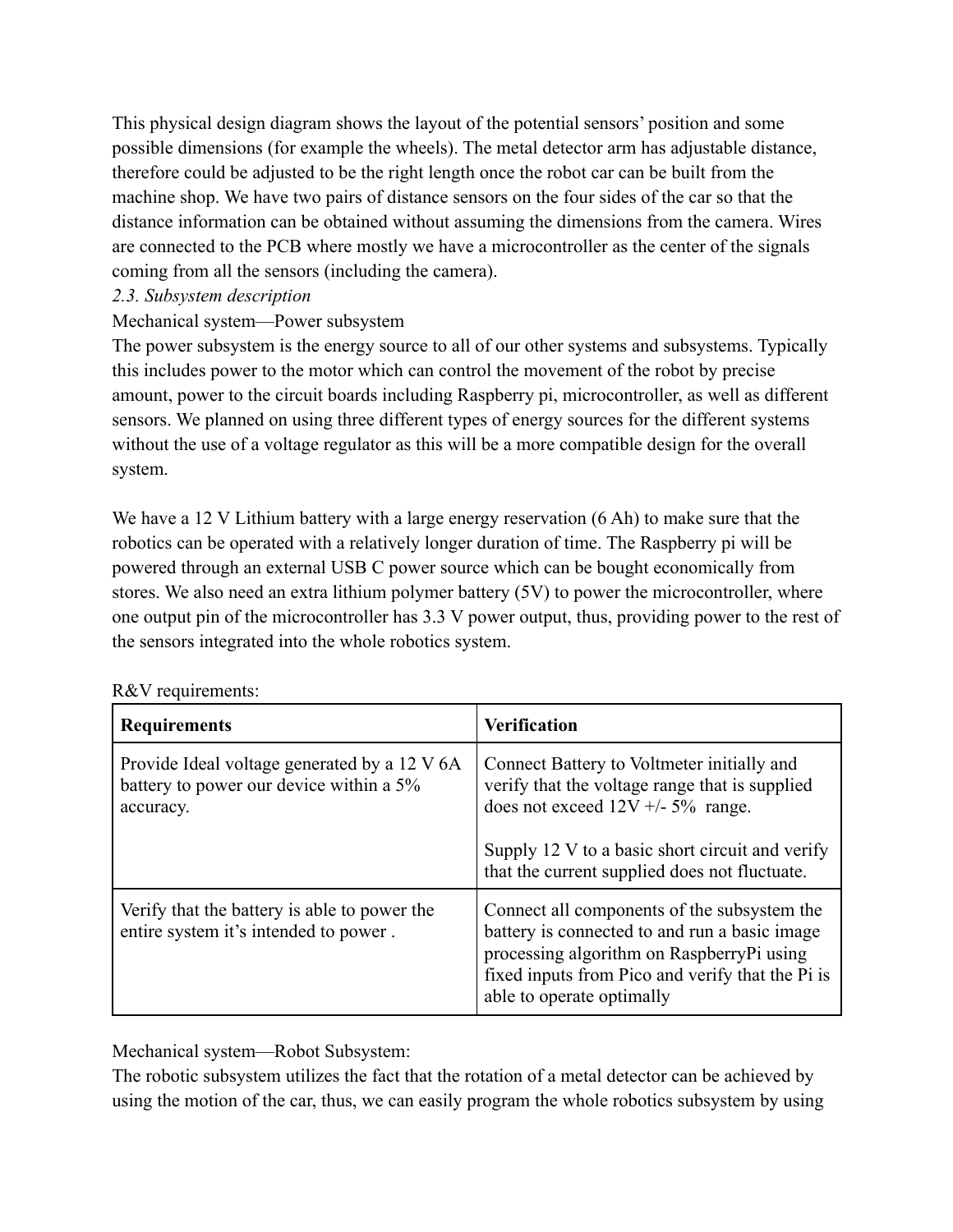two motors. Each of the motors have control signals coming from the control system described in the following sections, where the signals can indicate information about which motor should turn on at a given specific time in which direction. The motors are connected to the wheels and thus, we can control the movements of the robot in various directions. The metal detector also has a mechanical contact with the robot itself, as has been shown in the physical design diagram, where a camera is also mounted on top of the robot car to provide visual feedback.

| <b>Requirements</b>                                                                                                                                          | Verification                                                                                                                                                                                                                                                               |
|--------------------------------------------------------------------------------------------------------------------------------------------------------------|----------------------------------------------------------------------------------------------------------------------------------------------------------------------------------------------------------------------------------------------------------------------------|
| The (motor+wheel) must be able to support<br>the weight of the entire robot which would<br>weigh approximately 3 pounds with all the<br>components+the body. | Verified by mounting weights on a board and<br>adding wheels to see if they are able to<br>support the entire weight without fracturing                                                                                                                                    |
| The motors must be able to respond upon<br>instruction from the Microcontroller with a<br>minimal delay.                                                     | Verified by connecting the motor to the<br>Raspberry Pi and sending arbitrary inputs to<br>ensure the delay is within a minimal threshold<br>of operation.                                                                                                                 |
| The wheels must be able to rotate to assist in<br>maneuvering operations and turn as required                                                                | Verified after the model is completed by<br>connecting the motors to the circuit and<br>passing inputs to direct operations like turn<br>left by a certain angle, reverse, rotate etc. and<br>ensure that the motors are able to respond<br>accurately in a timely manner. |

Control system—Microcontroller (Raspberry Pico)

Our control system relies on two processing units, a Raspberry pi which is described below and a microcontroller. Typically the microcontroller is the heart to two of the high level requirements, which is key to the final efficiency (requirement 1) as well as safety of operation (requirement 2). The microcontroller receives inputs from all sensors, including the distance sensor, processed data from Raspberry pi, and sound sensor. Each of these signals received will contribute to the control signals output to the motors, and thus, realizing the control for automation. More specifically, the processed signal from Raspberry pi will contain information about the detected object's shape information, which is key to requirement 2, the accuracy; the distance sensor provides signals for the information in the robot's surroundings (four sensors covering the whole 360 degrees in x-y plane), thus, ensuring that the robot will not crash into places accidentally (safety requirement). We can program the microcontroller to provide signals divided into 7 states: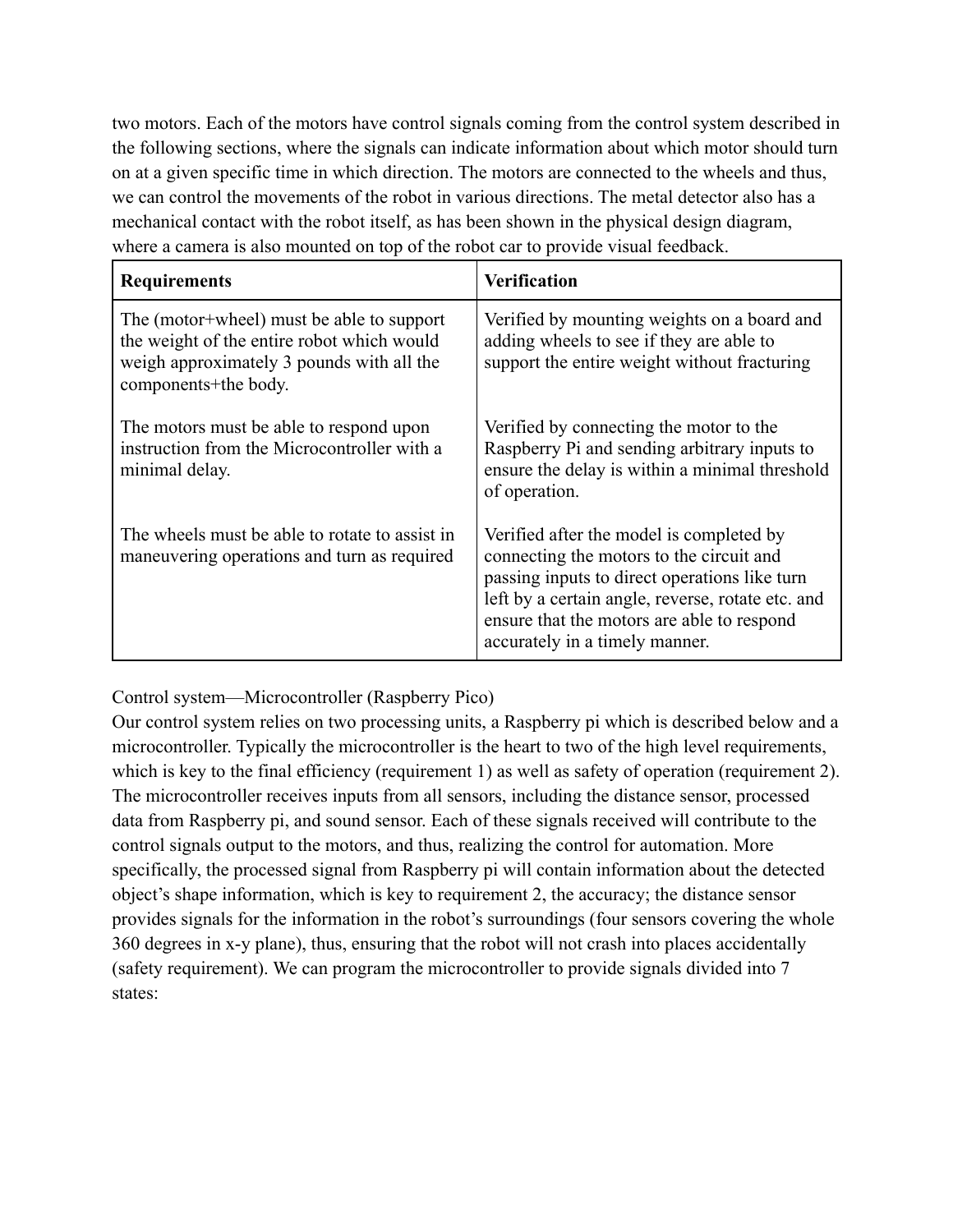| state | left  | right | operation   |
|-------|-------|-------|-------------|
|       | motor | motor |             |
|       |       | NA    | turn left   |
| 2     | NA    | $^+$  | turn right  |
| 3     |       |       | go straight |
|       |       |       | go          |
|       |       |       | backwards   |
| 5     |       |       | rotate left |
| 6     |       |       | rotate      |
|       |       |       | right       |
|       | NA    | NA    | stop        |

Each of the operations will be accompanied with a specific time, typically with the help of the distance sensors which serve to change the operation based on specific conditions locally. The time limit for each operation is also designed to form a state machine, so that the robot can perform operation 3 (go straight) first (this is the marching state we call), and then stop (7), rotate left (operation 5, this is the detection state) (if there is no obstacle present, rotate right(6) is not necessary to be performed until the point the robot has rotated by a full circle) and repeat this process. By doing this, the robot will gradually search the entire area thoroughly to find the object. When obstacles present, rotate left and right will switch to each other in the detection state, to ensure safety high level requirements (that the robot will not crash into some of the obstacles); in marching state, turn left is prioritized unless the obstacle is also presented in the left direction, thus, will switch to turn right operation. There are also algorithms we will use to ensure that we will not constantly repeat the detection that has been done, so the operations related to turn left/turn right/go backwards will have more room for improvements.

| <b>Requirements</b>                                                                               | <b>Verification</b>                                                                                                                                                                                             |
|---------------------------------------------------------------------------------------------------|-----------------------------------------------------------------------------------------------------------------------------------------------------------------------------------------------------------------|
| The microcontroller is required to direct the robot<br>based on signals from the various sensors. | Verify the functioning of the<br>microcontroller using an arbitrary program<br>to test it's functioning by synthesizing our<br>code and flashing the microcontroller<br>while observing the test bench outputs. |
| The microcontroller must be able to function on<br>input power of 3.3V 90 mA current.             | Verified by providing the required power<br>and running a sample program on the<br>microcontroller to receive inputs from an<br>IR sensor and check if Pico is able to<br>provide the required response.        |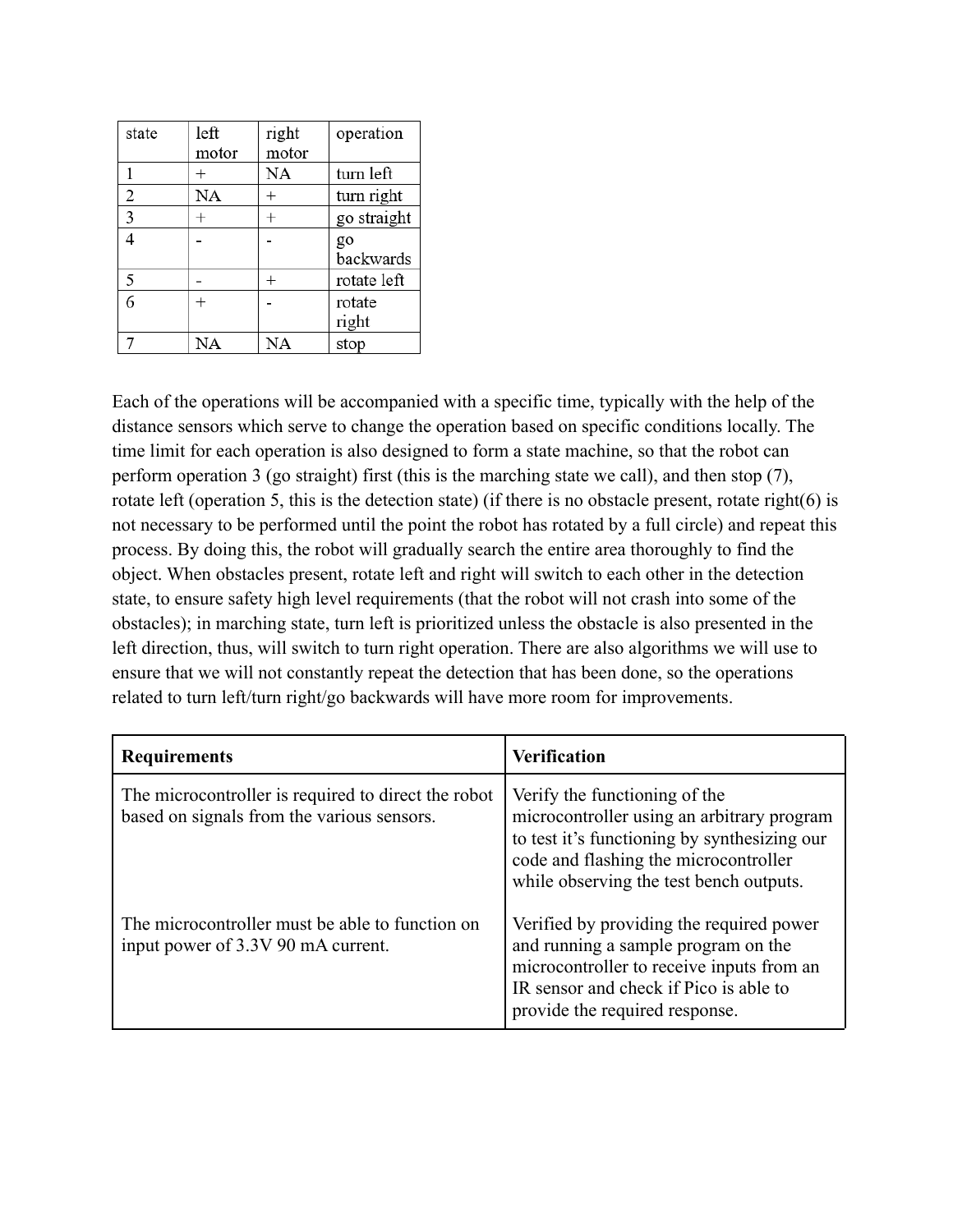Sensor system—Image Processing Subsystem (Raspberry Pi+camera) This subsystem processes data coming from the camera in the sensor system. Basic purpose is to satisfy the high level requirement 3 (accuracy). When the metal detector receives metallic signals, the sound sensor will be triggered, which will prompt the microcontroller to accept signals from the camera. The camera then provides signals which can be processed by Raspberry pi by pattern recognition. The image from the camera is stored in a suitable format- either a png or a HVEC on board the hard drive of the raspberry pi. This image is then accessed by our tensorflow program on board the PI which will then perform an identification on the contents of the image using classifiers and then determine whether the object is the same we were looking for. In case this requirement is met, the robot stops and indicates that the object has been detected. If not, a control signal is sent from the Pi to the Pico which directs the Pico to continue searching for the object until it's found.

| <b>Requirements</b>                                                                                                 | <b>Verification</b>                                                                                                                                                                                                                            |
|---------------------------------------------------------------------------------------------------------------------|------------------------------------------------------------------------------------------------------------------------------------------------------------------------------------------------------------------------------------------------|
| The camera must be able to capture an image of<br>suitable size and format                                          | Plug the camera into the raspberry Pi and<br>access local storage on board the Pi to<br>verify a clear image of appropriate size<br>was generated                                                                                              |
| Raspberry Pi must be able to run a local python<br>script using tensorFlow                                          | Verify by installing a python IDE on<br>board the raspberry Pi and run a basic<br>TensorFlow script to identify images of<br>Cats and Keys.                                                                                                    |
| Raspberry Pi must be able to integrate with the<br>microcontroller and respond to control and<br>interrupt signals. | Verify by modifying the test program for<br>the Pico by sending an interrupt signal<br>from the microcontroller while using the<br>IR sensor and verify that the interrupt<br>signal from the Pico initiated a capture<br>response from the Pi |

Sensor subsystem:

For our sensor Subsystem, we're using a metal detector, a couple of IR distance sensors and a sonar sound sensor. The metal detector will emit a beep when a metal is detected and this is captured by the sonar sensor. The sonar sensor has 4 pins- an Analog pin which we will not use, a digital pin which will give us HI/Low outputs when a beep is detected, a ground pin which will be connected to the ground on the pcb and a3.3V input pin to power the device.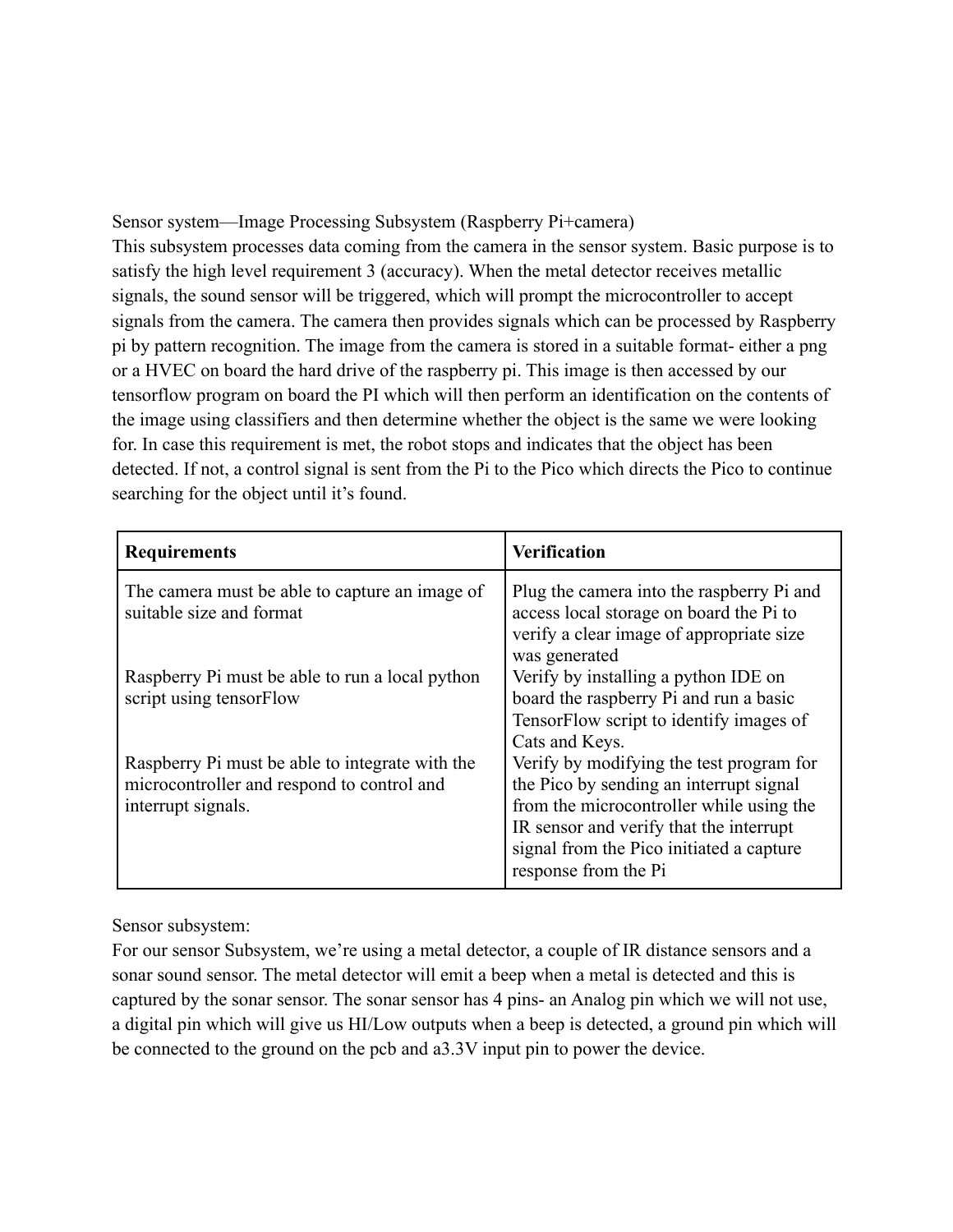The distance sensor will serve to detect obstacles and help orient the robot by giving us accurate distance reading which will be used to specify interrupt signals to the motors using the microcontroller whenever we see an available path to explore, a wall and other obstacles.

| <b>Requirements</b>                                                                                                                                           | <b>Verification</b>                                                                                                                                                                                                                          |
|---------------------------------------------------------------------------------------------------------------------------------------------------------------|----------------------------------------------------------------------------------------------------------------------------------------------------------------------------------------------------------------------------------------------|
| Metal detector should be able to detect a<br>metallic object within a distance of 50 cm, a<br>radius of 15 cm with a 5% accuracy at least<br>90% of the time. | Verified by using the metal detector on<br>objects made from different metals like brass,<br>copper, aluminum while simultaneously<br>varying the distance and statistically<br>recording the results to verify our<br>requirements are met. |
| The Sonar sensor should be able to detect<br>beeps from the metal detector 99% of the time<br>and accurately send signals to our<br>microcontroller(Pico)     | Verified by connecting the sonar sensor to the<br>microcontroller or an oscilloscope and<br>observing the signal received from the sonar<br>sensor when exposed to a noise.                                                                  |

### *2.4. Tolerance analysis*

We have debated between ourselves and observed three challenges that we would like to highlight that could be critical to the functioning of our robot.

- a) One important fact is that we plan to focus on ensuring a working product is checking if our voltage regulators to step down current from 5A(battery current) can successfully be stepped down to  $[500mA(Pi) + 500mA(Pico) + 15mA(R) + 15mA(Sonar) + 16mA(Pi)$  camera)]= 1.046A. This would be accomplished using a transformer or a voltage controlled current source(VCCS) integrated into our PCB which would serve to regulate the current flowing into different sensors and ensure that there is no excess current flowing which could destroy the components.
- b) Another factor that is critical to our application is to ensure that the robot is able to run for at least an hour on the battery supply. To achieve this, we've to ensure that the power supplied to all the components in an hour is able to function at maximum efficiency under high stress for the entire duration. Averaging 12 V and 1A every second for all the components, we have identified that the battery can clearly supply the power demand from the devices. The worst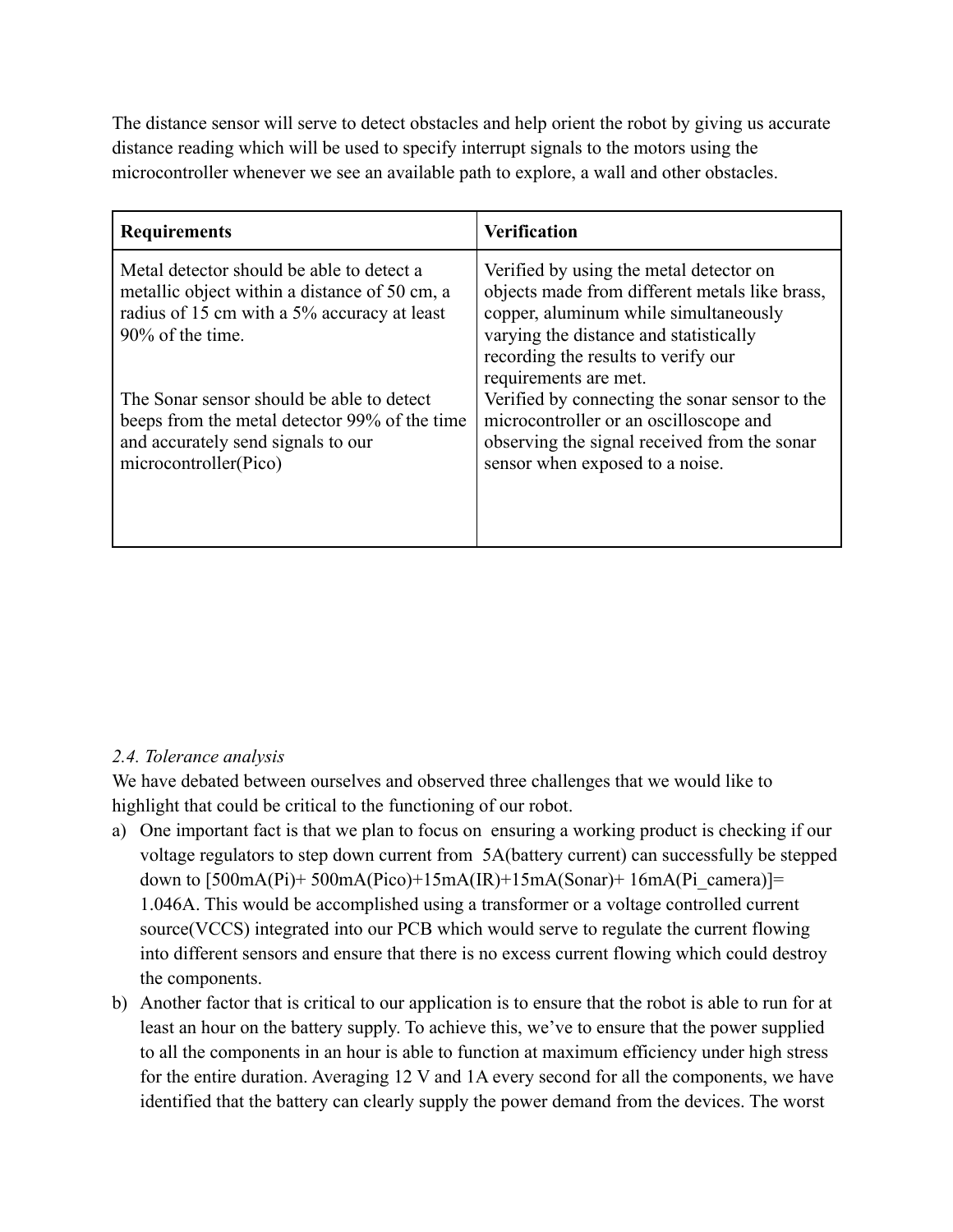case scenario is that practically, we might end up losing power to the PCB due to heating and other common losses. In case the battery proves insufficient, we would have to use another lighter battery to power the sensors separately and power just the control system with the battery.

c) Lastly, as the camera is integral to the identification of objects and the Raspberry Pi is the central Processing Unit, we would have to apply non-linear Classification mathematics to evaluate how the image processing occurs on chip and for this, there's a simple calculation involved. The images are stored as a numpy array on the Pi of size

[image Height]x[image Width]x7 where 7 is the total number of RGB bands available. The camera captures images with a resolution of 2592 x 1944 which is 5038848 pixels. In our operations, each pixel is essentially a value accounting for one byte. Due to the autonomous nature of our robot, we will have to store each image on site which will cost us about 5.04 MB of storage space per image. But, Tensorflow runs based on a classifier that looks at pre-existing images to identify current objects. Thus, we're looking at a requirement of about 200 images for reference for each object. But, we have the option to use images of lower resolution which can be found on MIT's image database. These images are usually in the order of 2-3 MB so we would require storage of at least 500 MB on board for the images. In addition, to handle Tensorflow and aid processing, we would require 2 GB of ram.

Calculating the runtimes of tensorflow is hard because it's difficult to identify the processing times of different classifiers.

But, runtimes for a simple image identification algorithm on tensorflow using a pre-trained classifier depending on a 2 GB ram would require a minute approximately.

Raspberry Pi processing speed- 1.4 GHz

Size of image- 5MB, size of all images in database - 500 MB

Camera refresh rate- 60 Hz( 60 frames per second) so, the delay in transmission is about 0.01 S. Time taken to create EigenVectors from images per session

500 MB/1.4 Ghz=0.35 S

Time taken for classifier to match each image= 500 MB\* 200 images/1.4 Ghz = 71.4 S This calculation is an approximate calculation because there are times when the classifier finds similar data points within a few images and sometimes, it has to run through all the images. So, the net delay per instance where the robot believes the desired object lies is one minute. In addition, if there are multiple metallic objects, we believe that we may require more time than the expected 5 minutes to evaluate an area of 5x5 m room.

# **3. Cost and Schedule**

*3.1. Cost of the project (including the salary of workers needed to complete the projects together with the cost of parts)*

**∙ Labor:**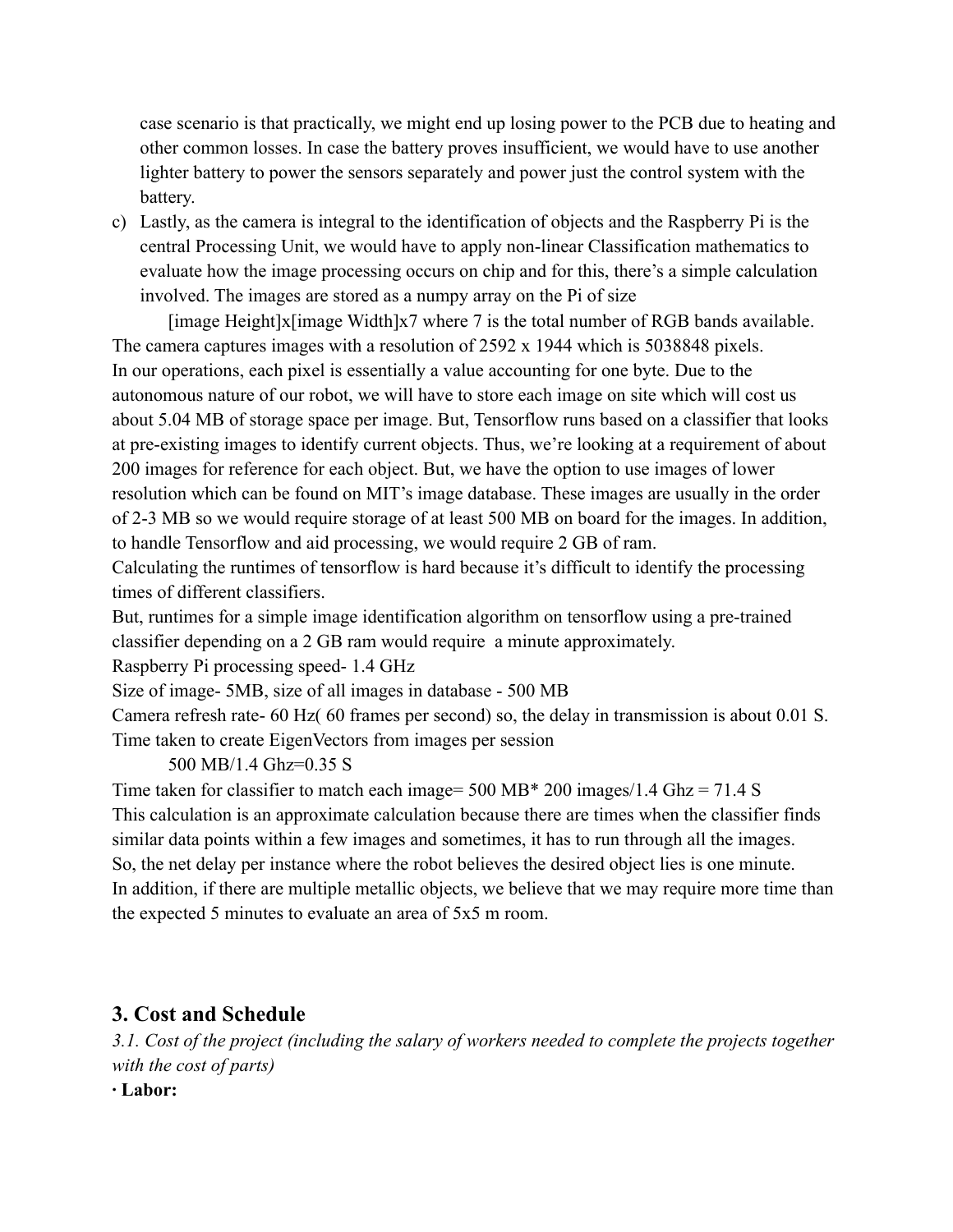Based on the average salary for undergraduate and graduate researchers, it is reasonable to assume an income of 15 dollars per hour. Thus, the cost of labor is:  $15*2*15*10 = 4500$  dollars in total.

#### **∙ Parts :**

| Raspberry Pi      | 50\$(approximate based on price fluctuation) |
|-------------------|----------------------------------------------|
| Raspberry Pico    | 20\$ (4 pieces X 5 Dollars per piece)        |
| Lithium Battery   | 38\$                                         |
| IR sensors        | 10\$                                         |
| Motors and wheels | 40\$                                         |
| Camera            | 15\$                                         |
| Sonar Sensor      | 15\$                                         |

#### **∙ Grand Total (**cost of labor + parts**):** *4688 \$ {projected cost}*

#### *3.2. Timeline to complete the project*

(still under development due to one partner leaving the course)

# **4. Ethics and Safety**

To ensure safety to the customer, the engineering team and the robot, we are choosing to refer to section 1.1 of IEEE standards regarding battery usage which states "to hold paramount the safety, health, and welfare of the public, to strive to comply with ethical design and sustainable development practices, to protect the privacy of others, and to disclose promptly factors that might endanger the public or the environment" [7]. As our product includes a lithium ion and or a lead acid battery, we would like to alert customers that there may be accidental malfunctions due to leakage of battery acid, short circuits in case the robot is subject to mechanical damage or in rare cases, combustion of the battery due to random errors. These issues must be handled with care by either calling the Fire Brigade or Contacting a specialist in chemical spills to avoid endangering lives as shocks can cause mortal danger and ingesting any chemical from the battery could lead to heavy metal poisoning, cancer and other serious illnesses.

In addition, we would also like to draw attention to consumer safety guidelines issued by the Government of United States(Lee, 1999) [8] which addresses the endurance testing, temperature and component requirements which we would like to follow as much as possible with the exception that we are able to find newer regulations that may be more suitable to our product.